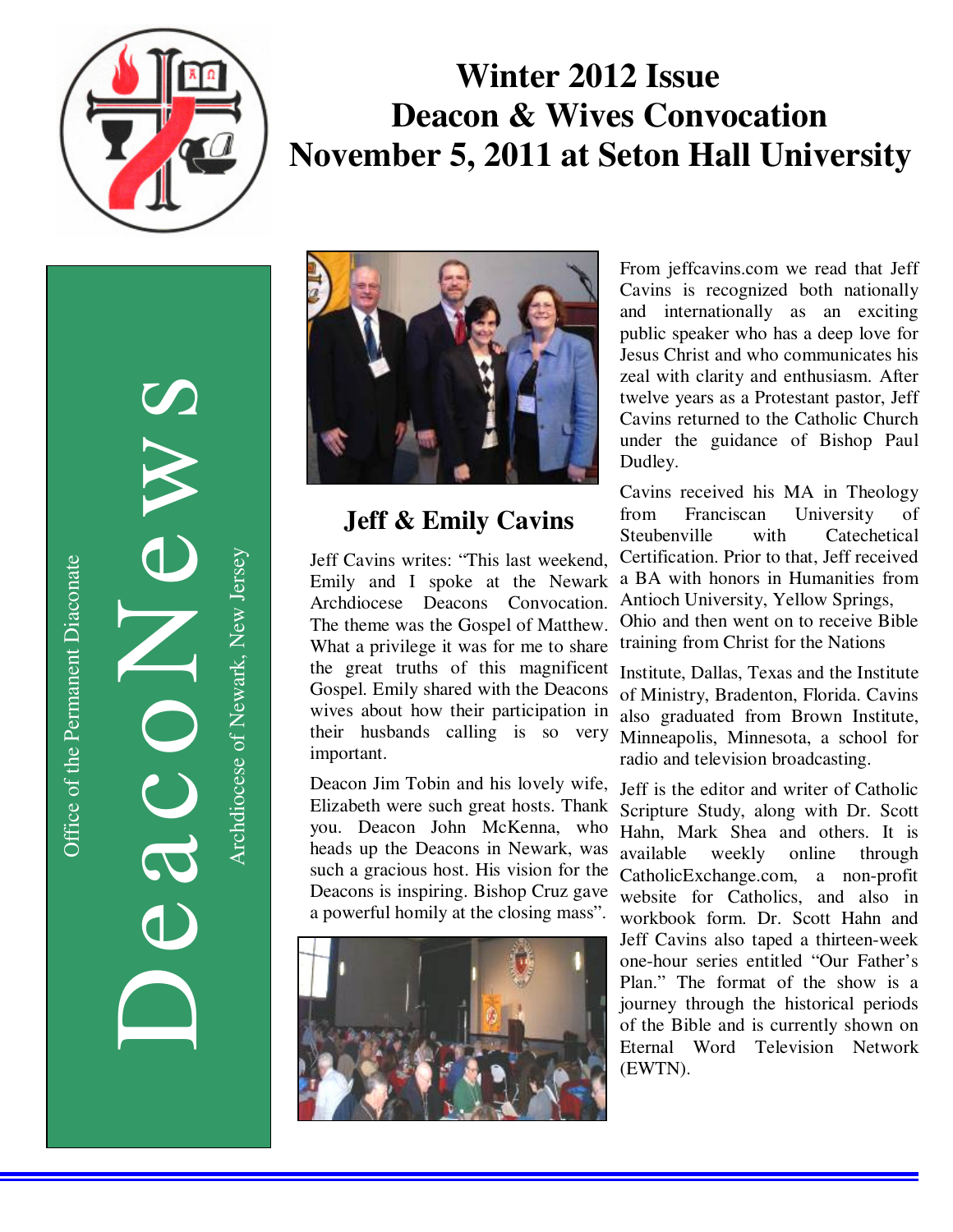(Continued from page 1) For six years, Jeff produced and hosted "Life on the Rock," a live talk show for young adults on EWTN. He also substituted for Mother Angelica on her live shows when she was ill or traveling, and he continues to appear from time to time on EWTN. Jeff was more recently employed by Relevant Radio™ to host a nationally broadcast, live, drive-time show called "Morning Air"™. He is currently the Adult Faith Formation Minister at the Church of Saint Paul in Ham Lake, Minnesota.

The story of Jeff's return to the Catholic Church is now available in his autobiography, My Life on the Rock. Jeff is also co-editor of Ascension Press' Amazing Grace book series (Amazing Grace for the Catholic Heart, Amazing Grace for the Mother, Amazing Grace for those Who Suffer), as well as a contributing author for the new books Catholic for a Reason: Scripture and the Mystery of the Family of God and Catholic for a Reason II published by Emmaus. In 1997, Jeff Cavins was presented the Envoy of the Year award for his work in evangelization.

Over the past several years, Cavins developed a practical and extremely useful interactive bible timeline system - The Great Adventure: A Journey through the Bible. The Great Adventure enables students to understand the chronological flow of the Scriptures in a way that helps each book of the Bible have more meaning for the reader. Jeff used this approach at Franciscan University, Steubenville, Ohio, where he taught "Introduction to Scripture" and also presents it in seminar form across the country. In its video and audio formats, The Great Adventure is being used currently in parishes all across North America.

Jeff Cavins and his wife Emily reside in Minnesota with their three daughters, Carly, Jacqueline, and Antonia.

"Jeff Cavins' spiritual pilgrimage is quickly becoming one of the most well

### **DeacoNews Winter 2012** http://sjanj.net/rcan\_deacon Archdiocese of Newark *Archdiocese of Newark*

known and inspiring stories of our time. We are all searching for meaning in our lives. Where did we come from, who are we, and what is the goal of

man's quest for that narrative thread.

better witness to others." Bishop Robert Carlson (Sioux Falls, SD)

Emily is the author of My Heart Is a Violin: The Autobiography of Renowned Violinist/Composer and Holocaust Survivor Shony Alex Braun

"Great Adventure Kids" bible study materials that center around teaching children the plan of salvation history, based on her husband Jeff's "The Great Adventure: A Journey through the Bible" available through Ascension

She is currently a student at the University of Minnesota finishing her degree in Classical and Near Eastern Archeology. She has participated in several archaeological digs in Israel. Here's a video of her with Prof. Dan Bahat, foremost archaeologist on the

Some of her favorite hobbies are drinking tea, gardening, writing and traveling with her husband of over

*Did You Know?*  The "St Lawrence Deacon's Fund" is a donation supported fund instituted to assist Deacons who are seriously challenged financially. To donate,

Requests for new or replacement Clergy Identifications cards are to be made directly to Deacon John McKenna's office 973-497-2125 If you change your e-mail address mails, send your new e-mail address to

Western Wall Tunnels.

thirty years, Jeff Cavins.

From: http://jeffcavins.com/

contact Deacon John McKenna.

edcampy@comcast.net.

Press.

# *Director's Column*  **Deacon John McKenna**



Happy New Year!

This past year we witnessed 35 men enter our ranks as permanent deacons! These men add a new vitality to our community and they bring with them many gifts and talents. The community will support their ministry through mentoring, retreats and continuing education and formation. Please keep our brothers, their wives and families in your prayers.

I want to thank Jim Tobin for his tireless effort in organizing the Deacon and Wives Convocation this past November at Seton Hall University. The convocation was a great success and went a long way in building community among the deacons and their wives. Ì

On Thursday, January 19, 2012, we welcomed five new members to our Executive Council of Permanent Deacons. They will join the five current members as they plan events and programs for the Diaconate community. During the meeting, we had the opportunity to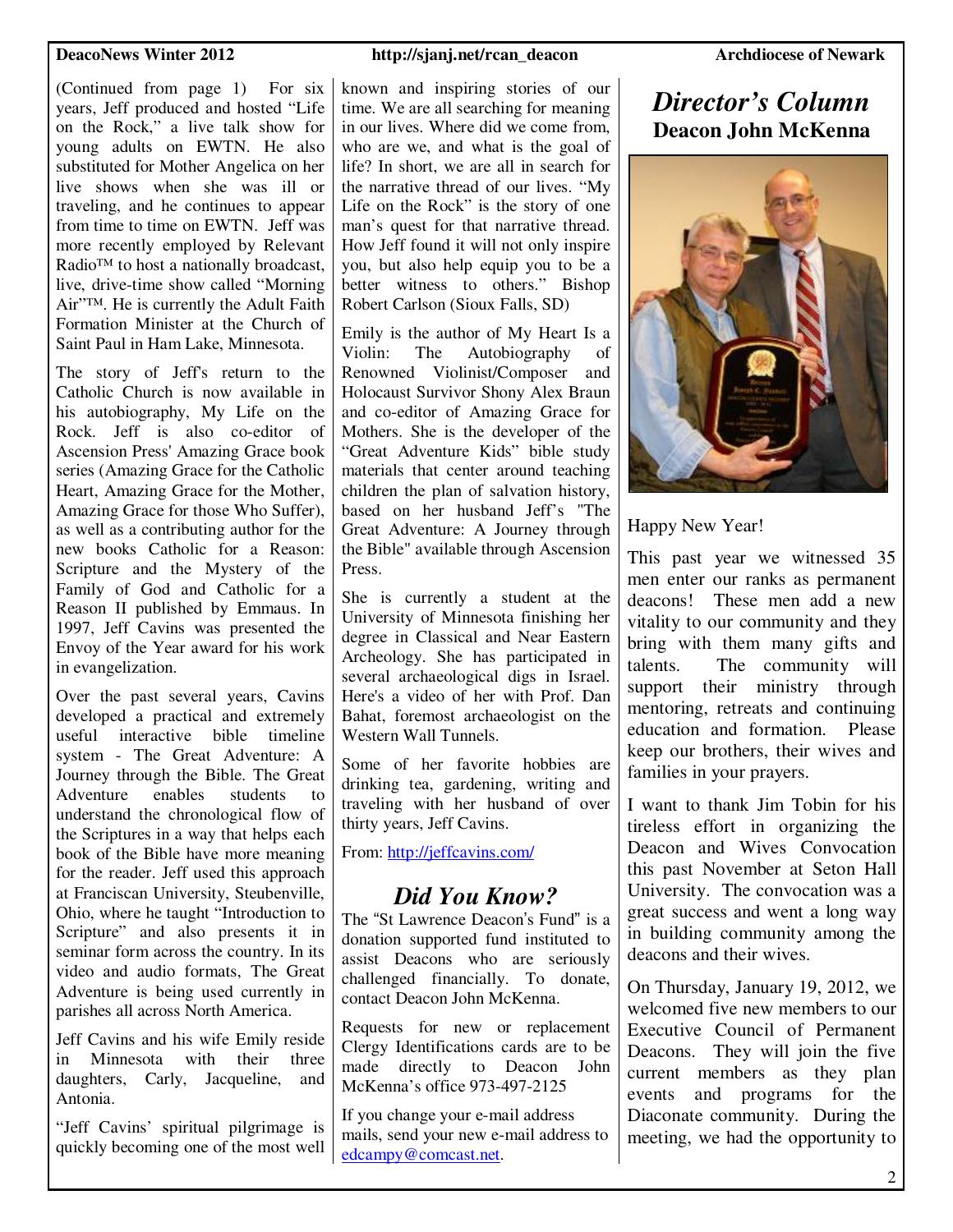### **DeacoNews Winter 2012** http://sjanj.net/rcan\_deacon Archdiocese of Newark *Archdiocese of Newark*

congratulate outgoing chairman, Joe Yandoli, on his retirement after ten years of dedicated service. Archbishop Myers has appointed Joe to serve as an Associate Director of Deacon Personnel. Joe will join Jim Tobin, who was just re-appointed by the Archbishop, as associate director of Deacon Personnel. John McKeon, the former secretary of the Deacon Council, was elected Chairman of the Council to replace Joe.

Andy Saunders (class of 2011) has offered his time and talent to assist the Office of Deacon Personnel with the ongoing education and formation of deacons. As program coordinator for the Institute for<br>Christian Spirituality, at Spirituality, at Immaculate Conception Seminary, Andy is involved with the Deacon Formation programs in the dioceses' of Paterson and Metuchen. Andy gave a presentation to the Council on his thoughts for furthering our continuing education program. I look forward to working with Andy and I thank him for volunteering to work on this important program. We will resume the continuing education program this fall.

Please remember to keep all of your brother deacons, their wives and families in your prayers.

This is the new executive committee's slate of members:

Director(s) Rev. James Teti, Director of Selection & Formation Deacons John J. McKenna, Director of Deacon Personnel

Deacons Joseph Yandoli & James Tobin, Associate Directors Continuing Education – Deacon Andrew Saunders

Bergen – Deacon John McKeon - Chairman & Deacon Peter Emr

Essex – Deacons David Strader & Dennis LaScala

Hudson - Deacons Earl White & Marcelo David

Union – Deacons Joe Caporaso & John Wedemeyer

Hispanic – Deacons Jorg Montalvo & Edward Donosso

Publicity – Deacon Ed Campanella

DeacoNews Editors Ed Campanella SFO Michael York Thomas Smith

In Memorial of Our Departed in 2011

Gustave Greider Louis Loffredo Joseph J. Lubas Philip J. Rejrat Paul A. Schneider Mary Tizzano William Giordano Ronald Wicks Jose Luis Martinez-Figueroa

*A complete list of all deceased deacons and deceased spouses is listed on this newsletter's website: http://www.sjanj.net/rcan\_deacon/* 

# *RETREAT NEWS*

*Deacons Retreat October 2011 at San Alfonso Retreat House* 

> By Deacon Herb Gimbel a Contributing Editor



Another year has come upon us for those who seek the solace of a retreat with our brother deacons.

The quiet, the peace, the spirituality and the brotherhood are embraced with great exultant joy. This comradeship is shared of course with our retreat master Fr. Al Guglielmo.

Our theme this year is the Resurrection of our Lord Jesus Christ. Just as St. Augustine said we are an Easter people, through scripture we realize that our core belief is the resurrection. When we believe, we are committed to the faith.

Fr. Al told us that as part of our mission as a deacon, we are called by the Lord to serve. (Acts 6:5-6) As deacons we must practice tolerance, and speak for those who can't such as the poor, the sick, the suffering and the dying. We must also experience Good Friday to have an Easter Sunday.

In the second half of our retreat we discussed what St. Paul experienced on his journey as an apostle and how and why St. Stephen died as the first martyr of the church. Then Fr. Al posed questions to us so we could have open dialogs to share our experiences as deacons. Further discussion included how preaching should be scripture based. Our ministry of service was discussed. We shared what we do for the church and the community at large, and the sacrifices we make for our commitment to serve God and God's people. This also included discussion about our prayer life, how we pray the rosary for strength, and turn to the Blessed Virgin Mary for her intersession to her son Jesus and God the Almighty Father.